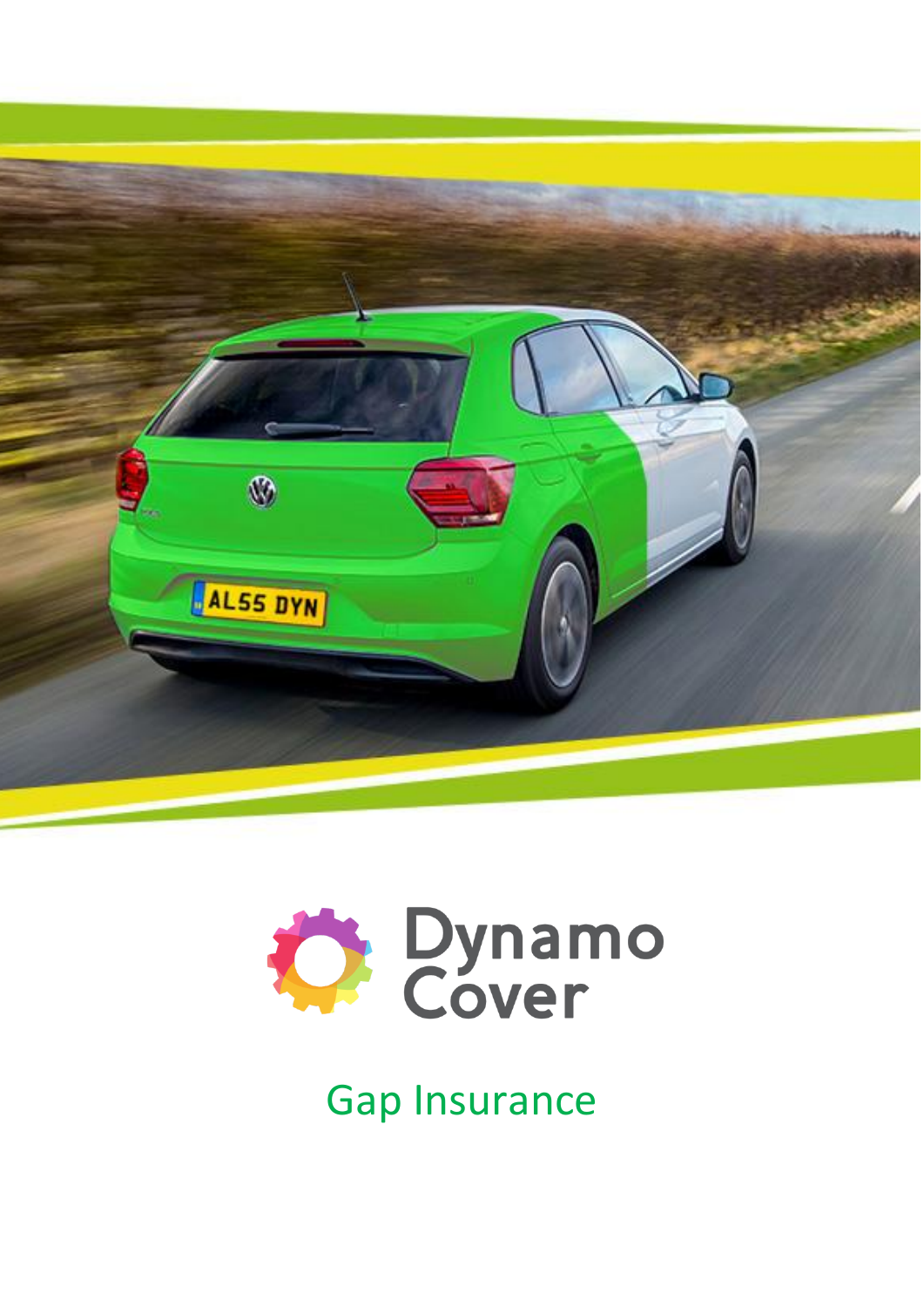

### **About your Insurance**

Welcome to **your** Dynamo GAP Combined RTI/GAP insurance policy.

This insurance was arranged by Dynamo Cover Limited who is also the policy administrator and is underwritten by Novus Underwriting Limited on behalf of Helvetia Schweizerische Versicherungsgesellschaft in Liechtenstein AG.

Dynamo Cover Limited and authorised and regulated by the Financial Conduct Authority (FCA) and our registration number is 781314

Helvetia Schweizerische Versicherungsgesellschaft in Liechtenstein AG of Herrengasse 11, Vaduz, FL-9490 Liechtenstein is regulated by the Financial Conduct Authority, Firm Reference No. 454140.

**D**etails can be checked on the Financial Services Register<https://register.fca.org.uk/> or by calling them on 0800 111 6768.

**Your** insurance is for either 12,24,36, 48 or 60 months depending on the duration selected and shown on **your Policy Schedule**. **Your** policy start date and **your** period of insurance are shown on **your Policy Schedule**.

Understanding **your** Policy: Please read this policy carefully and make sure **you** understand fully and comply with its terms and conditions. Failure to do so may jeopardise the payment of any claim which might arise and could lead to the policy becoming void. All insurance documents and all communication with **you** about this policy will be in English.

The Insurance Contract: This Policy Document and **your Policy Schedule** are **your** insurance documents and together they make up the contract between **you** and **us**. It is important that **you** read this Policy Document carefully along with **your Policy Schedule** so **you** can be sure of the cover provided and to check that it meets **your** needs.

This policy will not be in force unless the correct premium has been received and it has been agreed by an authorised official of the Insurer and confirmation sent to **you** with the **Policy Schedule**. The policy contains details of the Insurance cover **you** have bought, what is excluded from cover and the terms and conditions of this Insurance.

## **Contents**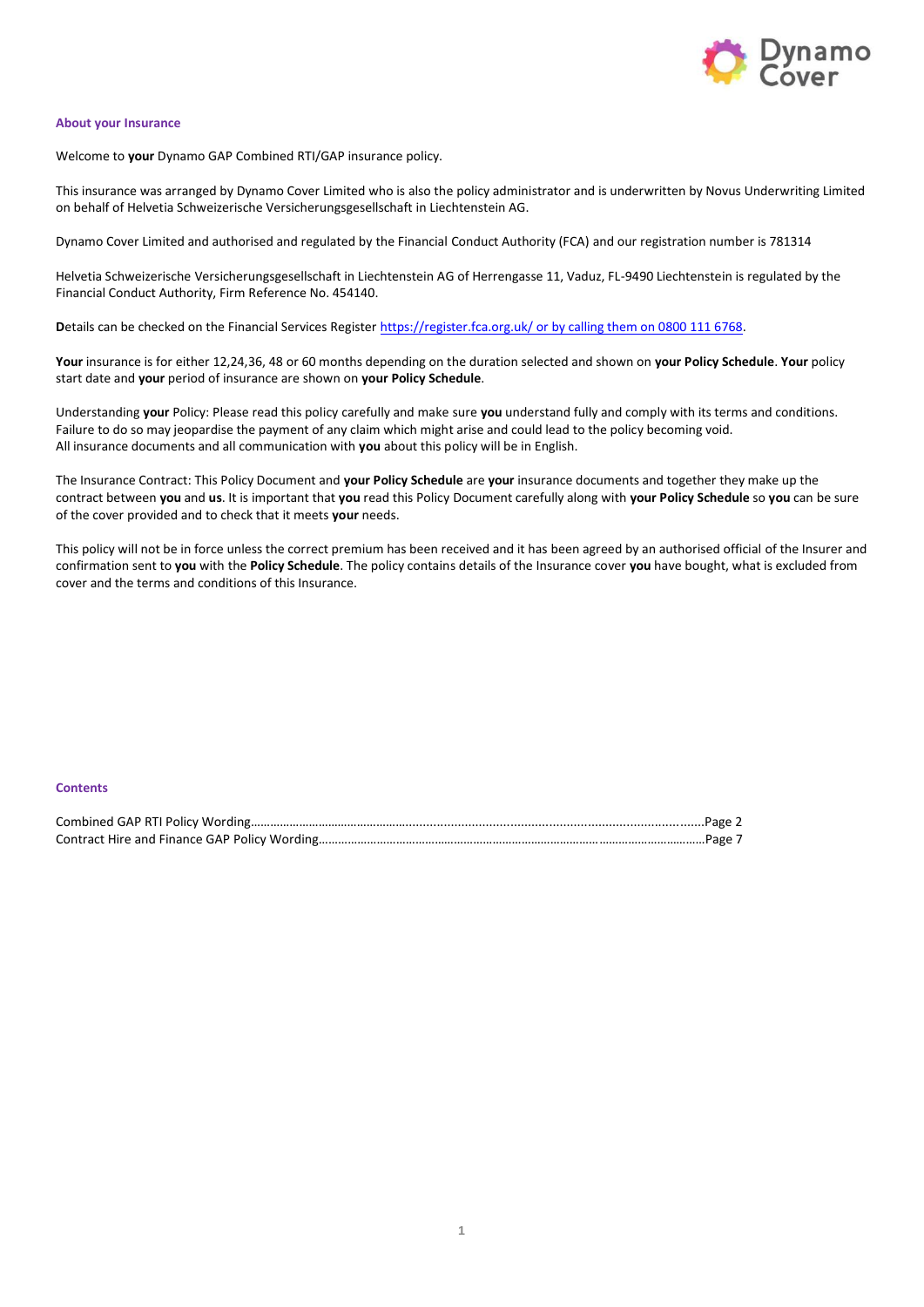

## **Eligibility Criteria**

1. If **you** are a private individual or a sole trader, **you** will be eligible for this insurance cover if **you**:

- Are at least 21 years of age at the **start date**,
- Only allow individuals 21 years of age and over to drive the vehicle.
- Are resident in the United Kingdom, the Channel Islands or the Isle of Man on the **start date** and remain so throughout the period during which **you** are insured under this policy,
- Purchased **your vehicle** with either **your** own monies or, if relevant, with monies advanced under a **finance agreement**,
- Have paid the **premium** and agreed to comply with the terms and conditions of this policy, and
- Have in place for **your vehicle** a fully comprehensive vehicle insurance policy, issued by an authorised UK **vehicle insurer**, and which is maintained in force in **your** name throughout the period for which **you** are insured under this policy. (We do not cover vehicles with a motor traders insurance policy in place)

2. If **you** are a partnership, limited company or other legal entity, **you** will be eligible for this insurance cover if **you**:

- Are at least 21 years of age at the **start date**,
- Only allow individuals 21 years of age and over to drive the vehicle.
- Are permanently situated, and in the case of a limited company registered, in the United Kingdom, the Channel Islands or the Isle of Man on the **start date**,
- Purchased **your vehicle** with either **your** own monies or, if relevant, with monies advanced under a **finance agreement**,
- Have paid the **premium** and agreed to comply with the terms and conditions of this policy, and
- Have in place for **your vehicle** a fully comprehensive **vehicle** insurance policy, issued by an authorised UK **vehicle insurer**, and which is maintained in force in **your** name throughout the period for which **you** are insured under this policy.(We do not cover vehicles with a motor traders insurance policy in place)

### 3. **Vehicle**

- **Your vehicle** must be a maximum of 8 years old at the **start date** of this policy
- **Your vehicle** must have completed less than 80,000 miles at the **start date** of this policy
- The value of **your vehicle** is equal to or less than £50,000.00.
- This policy must be purchased within 180 days of the date **you** took ownership of **your vehicle** to be eligible for cover.
- **Your vehicle** is not on the list of excluded **vehicle** list or used for any excludes use as shown within the "What is not covered" section of this wording.

**We** will not provide any cover if **you** do not meet these eligibility requirements. Please contact the **administrator** as soon as possible if **you** are not eligible for this insurance, if a change in circumstances means that **you** no longer meet these eligibility requirements, or if **you** have any queries. Their contact details within the definitions of this document

### **DEFINTIONS**

**Active war** - **Your** active participation in a **war** where **you** are deemed under English Law to be under instruction from or employed by the armed forces of any country.

**Administrator** – Dynamo Cover Limited, Cardiff House, Cardiff Road, Barry, CF63 2AW, Tel: 0330 22 32 987

**Claims Administrator -** MB&G Insurance Services Limited, Cobalt Business Centre, Cobalt Park Way, Newcastle, NE20 9NZ

**Claims limit** - The maximum amount that **we** will pay following a claim under this insurance, as shown on **your Policy Schedule**.

**Commercial vehicle** – A **vehicle** designed and constructed for the purpose of carrying goods or passengers and intended to be used for business purposes.

**Contributory negligence** – The failure by **you** to act carefully or thoughtfully and which, in the opinion of a **vehicle insurer**, contributed to the damage to **your vehicle** resulting in a **total loss**. Examples of failing to act carefully or thoughtfully include driving carelessly or driving without using a seatbelt.

**Date of total loss** – The date of the theft, fire, or damage sustained as a result of an accident, malicious damage or flood, which gives rise to **your** claim for the **total loss** of **your vehicle**.

**Early settlement amount -** The amount required at the **date of total loss** to settle the **finance agreement**, excluding any amount carried over from a previous **finance agreement**, any insurance premiums, additional interest charges, discounts, incentives and cashbacks, arrears, title discharge fees, and any other financed amount not specifically relating to the **vehicle**.

**End date** – The date this insurance cover ends, in accordance with the section "When cover under this policy ends" of this Policy Document.

**Excess** – The first amount of any claim which **you** must pay under **your vehicle insurance policy** if **your vehicle** is lost, stolen or damaged.

**Finance agreement** - The credit agreement between **you** and the **finance company** relating to the **vehicle**.

**Finance company** - An authorised United Kingdom finance company with which **you** have entered into the **finance agreement**.

**Glass's Guide** - An independent **vehicle** value guide published monthly by Glass's Information Services Limited, used by the insurance industry in assessing values relating to vehicles. Their retail transacted value is based on the typical sale price achieved by a retail dealer.

**Invoice price** – The purchase price paid for the **vehicle** including delivery and factory fitted options for a new **vehicle**, and dealer fitted options on the same sales invoice but excluding any insurance premiums (including the premium for this policy), new **vehicle** registration fees, road tax, number plates, warranty costs, fuel, paintwork protection applications, other extras and any amount related to the finance of any other **vehicle** which may be consolidated onto the **finance agreement** in any way. The **invoice price** is subject to a maximum of the **market value** of the **vehicle** on the date of purchase if: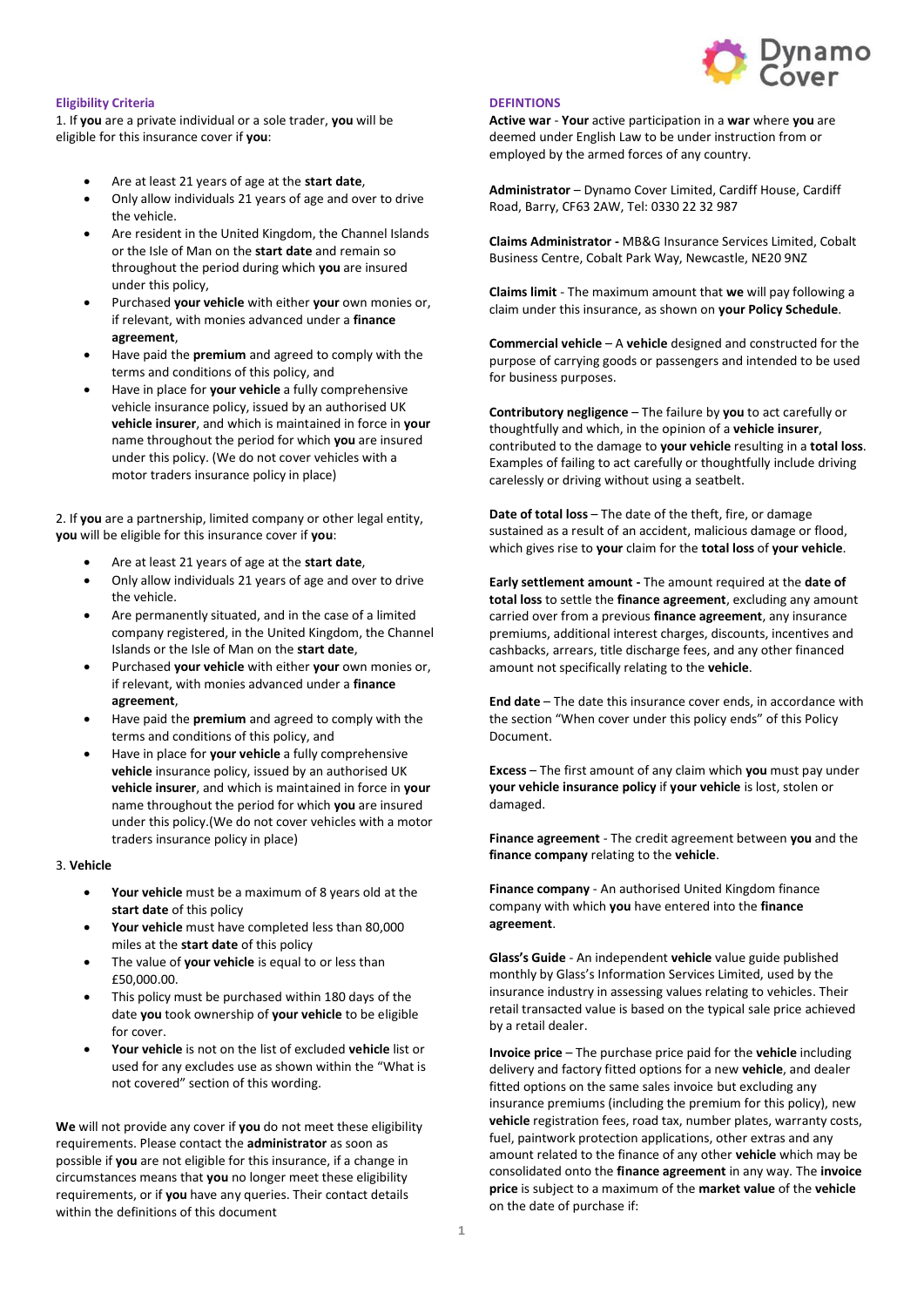

- i. The **vehicle** is not subject to a **finance agreement**, or
- ii. The **vehicle** is subject to a **finance agreement** other than a hire purchase agreement.

**Market value** – The retail value of the **vehicle** shown in the current **Glass's Guide** or other similar industry approved retail value guide.

**Nuclear risks** - Ionising radiation or contamination by radioactivity from any nuclear fuel or from any nuclear waste from the combustion of nuclear fuel or radioactive toxic explosive or other hazardous properties of any explosive nuclear assembly or nuclear component thereof.

**Policy Schedule** - The document issued to **you** with this Policy Document containing **your** personal information, details of **your vehicle**, and specific details of **your** insurance cover.

**Premium** - The single payment that **you** have agreed to pay **us** in respect of insurance cover under this policy.

**Start date** - The date the insurance cover commences as shown on **your Policy Schedule**.

**Terrorism** - An act including, but not limited to, the use or threat of force and/or violence of any person or group(s) of persons, whether acting alone or on behalf of or in connection with any organisation(s) or government(s), committed for political, religious, ideological or similar purposes or reasons including the intention to influence any government and/or to put the public, or any section of the public, in fear.

**Total loss** – Where **you** have submitted a valid claim to a **vehicle insurer** who has paid **you** a **vehicle insurance settlement** after declaring that **your vehicle** is beyond economic repair following fire, theft, or damage sustained as a result of an accident, malicious damage or flood.

**Vehicle** - The **vehicle** specified on **your Policy Schedule**, being any **vehicle**:

- (a) purchased by **you** with monies advanced under the **finance agreement**, or with **your** own money, or
- (b) hired to **you** under a **finance agreement**.

**Vehicle insurance policy** – A fully comprehensive **vehicle** insurance policy, issued by an authorised UK **vehicle insurer**, maintained in force in **your** name throughout the period for which **you** are insured under this policy, or a third-party **vehicle insurance policy**

**Vehicle insurance settlement** – The money **you** receive under the **vehicle insurance policy** following a **total loss** claim.

**Vehicle insurer** – The authorised UK motor insurance company that issued **you** with a **vehicle insurance policy** or a third-party authorised UK motor insurance company.

**War** – Means:: (a) **War**, invasion, acts of foreign enemies, hostilities (whether **War** be declared or not), civil **War**, rebellion, revolution, insurrection, military or usurped power, riot or civil commotion assuming the proportions of, or amounting to, an uprising, military or usurped power, or (b) Any act of terrorism, or (c) Any act of **War** or terrorism involving the use of, or release of,

a threat to use any nuclear weapon or device or chemical or biological agent.

We, us, our - means Novus Underwriting Limited on behalf of Helvetia Schweizerische Versicherungsgesellschaft in Liechtenstein AG.

**You, Your –** Either: means a private individual or a sole trader who fulfils the eligibility requirements under 'Eligibility' of this Policy Document and whose name appears as the insured on the **Policy Schedule**, or

A partnership which, in the name of at least one partner, appears as the insured on the **Policy Schedule**, providing the partner is at least 21 years of age at the start date, and the partnership fulfils the eligibility requirements under 'Eligibility' of this Policy Document, or

A limited company or other legal entity which is eligible for cover under 'Eligibility' of this policy document and whose name appears as the insured on the **Policy Schedule**.

## **WHAT IS COVERED**

## **The Benefit Payable Under This Policy**

In the event of **your vehicle** being declared a **total loss** following a fire, theft, or damage sustained as a result of an accident, malicious damage or flood occurring after the **start date** and before the **end date**, and following you making a valid claim with **your vehicle insurer**, this Gap Insurance policy will pay the difference between either the **vehicle insurance settlement** at the point of **total loss**  and the **invoice price** paid for **your vehicle**; or

If **you** purchased **your vehicle** under a **finance agreement** (except where the policy is transferred) and the **early settlement amount** at the point of **total loss** is greater than the original **invoice price**, this Insurance will pay the difference between the **vehicle insurance settlement** and the **early settlement amount**. Cover will include up to a maximum of £250 of **your vehicle insurance policy excess**. The maximum amount **we** will pay is restricted to the claim limit shown in **your policy schedule**

The benefit under this policy will be paid to **you** where the **vehicle** is not subject to a **finance agreement**. Where the **vehicle** is subject to a **finance agreement**, the benefit will be paid to the **finance company** and **we** will pay any excess over the **early settlement amount** to **you**

## **Deductions From The Benefit Payable Under This Policy We** will deduct from the benefit payment:

- a) Any **excess** deducted under **your vehicle insurance policy** above £250,
- b) The salvage value of the **vehicle** where **you** are not required to transfer ownership of the **vehicle** to the **vehicle insurer**,
- c) Any premium **you** owe to the **vehicle insurer** for the **vehicle insurance policy**,
- d) Any percentage or monetary amount deducted from the **vehicle insurer's** valuation of **your vehicle** at the date of the incident which caused **your vehicle** to be declared a **total loss** because of **contributory negligence** or due to the condition of **your vehicle**,
- e) Any **premium** that has not been paid to **us**, and
- f) The VAT content of any claim if **you** are VAT registered.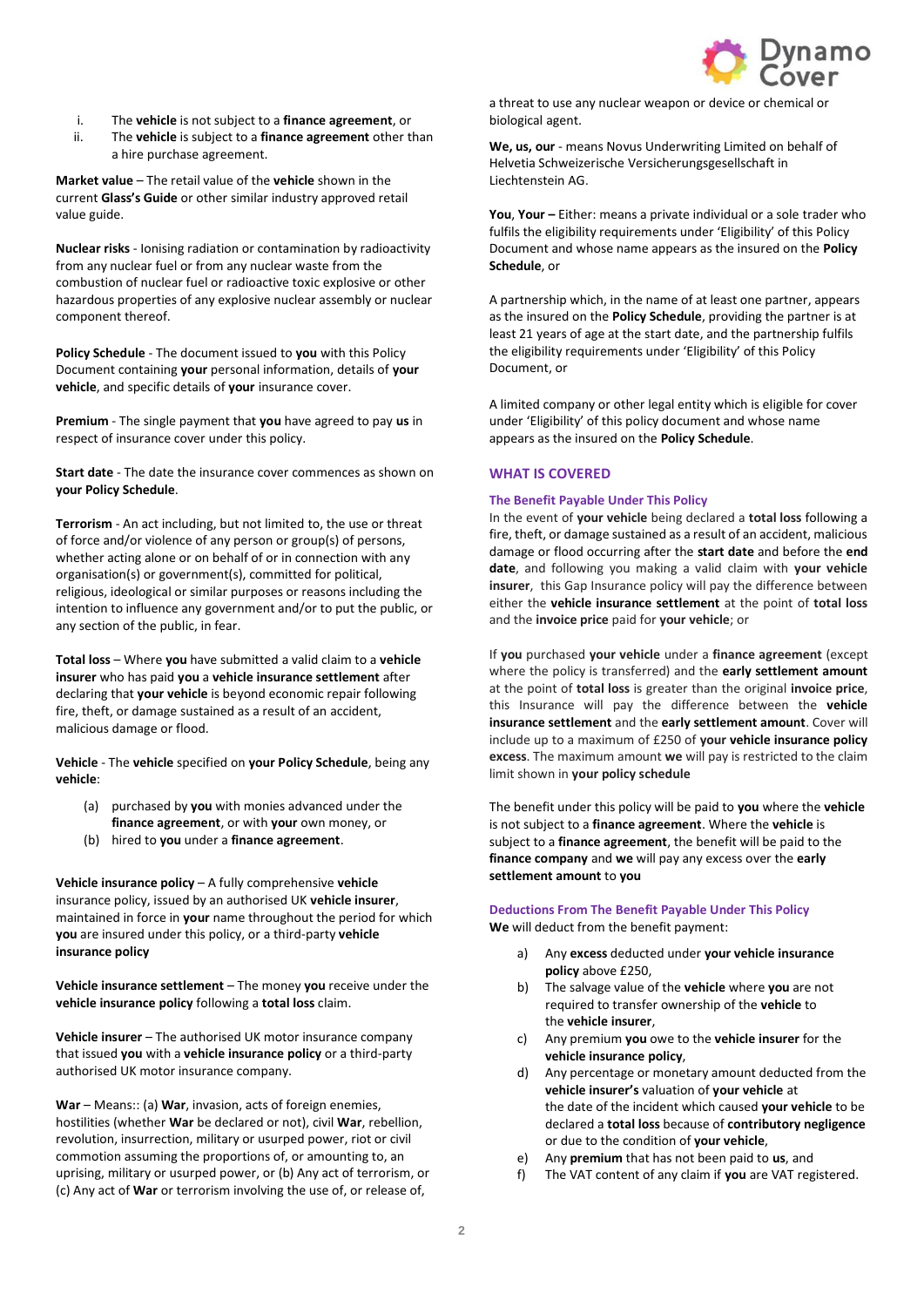

If **your vehicle** is subject to a **finance agreement** and the **early settlement amount** is greater than the **invoice price**, **we** will deduct from the benefit payment any amount included in **the early settlement amount** relating to:

- a) Any arrears, and any interest payable on those arrears, under the terms of the **finance agreement**.
- b) Any amount due under the **finance agreement** not relating directly to the **market value** of the **vehicle** at the time of purchase. (This policy only covers the part of the **finance agreement** relating to the **vehicle** itself. All other elements of the **finance agreement** and its related interest charges are excluded.)
- c) Any amount due under the **finance agreement** relating to, insurance or warranty, and any interest payable thereon.

## **WHAT IS NOT COVERED**

- 1) The benefit will not be paid for a total loss of the **vehicle** if:
	- a) It is used as an emergency or military **vehicle**, courier or delivery **vehicle**, invalid carrier or driving instruction **vehicle.**
	- b) It is used for hire or reward of any nature, or as a taxi.
	- c) Non-UK specification **vehicle** or not built primarily for sale in the UK, or is classed as a grey import, kit car, bus, coach, commercial **vehicle** weighing more than 3.5 tonnes, truck, heavy goods **vehicle** or static caravan.
	- d) It is used for road racing, rallying, pace-making, speed testing or any other competitive event.
	- e) It has been modified other than in accordance with the manufacturer's specifications, or
	- f) It is stolen by any person who has access to the **vehicle**'s keys.
- 2) The benefit will not be paid if the total loss:
	- a) is caused when the **vehicle** is driven, with **your** consent, by someone who does not hold a valid driving licence or is in breach of the conditions of that driving licence.
	- b) occurred while the person in charge of the **vehicle** is convicted of driving under the influence of drink or drugs at the time of an incident or driving against medical advice.
	- c) results from an accident, theft, act of vandalism or flood outside the United Kingdom, the Channel Islands or the Isle of Man where the **vehicle** has been driven for more than 90 days outside the United Kingdom, the Channel Islands or the Isle of Man in the 12 months immediately preceding the total loss.
	- d) was the result of a theft when **your vehicle** was left unoccupied (that is, nobody is inside it) and was left unlocked, with the windows or roof open or with the keys inside or on it, or
	- e) results from any intentional act carried out by **you**.
- 3) The benefit will not be paid if:
	- a) **You** do not meet the eligibility requirements for this policy as shown withing the "Eligibility Criteria" section of this document.
	- b) **You** do not have a **vehicle** insurance policy in place from the start date until the date of total loss.
	- c) **Your** claim under a **vehicle** insurance policy is declined and **you** have not received the **vehicle** insurance settlement, or
	- d) The **vehicle** is owned by a garage, **vehicle** trader or any other associated **vehicle** trade company.
- 4) If **you** decline the offer of a replacement **vehicle** under the terms of **your vehicle insurance policy**, then **we** will pay **your**

claim based on the value of the replacement **vehicle**  according to **Glass's Guide** retail value and not the settlement figure offered by **your vehicle insurer** policy in lieu of the replacement **vehicle**

- 5) Any claim or loss caused by **you** taking part (either directly or indirectly) in a crime.
- 6) Any claim where the vehicle insurer has offered to repair **your vehicle**, but **you** have instead requested the claim to be dealt with on a total loss basis.
- 7) Any loss of use of the **vehicle** or any other direct or indirect losses (such as travel costs or loss of earnings).
- 8) Any element of the original purchase cost that exceeds 100% of the market value at the time of purchase.
- 9) Any liability for death or bodily injury or damage to any person, damage to property or any other losses or expenses arising from the event that results in the **total loss** of the **vehicle**.
- 10) Any claim arising directly or indirectly from, war or acts of terrorism or **you** engaging in active war or nuclear risks.
- 11) For electric or hybrid **vehicles**, where the battery is on lease, this policy would not cover any costs associated with the battery.
- 12) Excluded **vehicles**:- All Fiat Abarth's,, BMW M models, Competition editions and Alpina, VW R models, Subaru Impreza/WRX, Nissan GTR, Mercedes Brabus, AMG 45 & AMG 63 models, Ferrari, Bentley, McLaren, Lamborghini, Rolls Royce, Noble, Aston Martin, Cadillac, Corvette, Hummer, Lotus, Maserati, Mitsubishi Evolution, Range Rover Vogue, Range Rover Sport, BMW X5, Nissan GT-R and TVR.

## **MAKING A CLAIM**

### *Who To Contact*

To make a **Claim**, within 60 days of the incident**, you** should complete the online claim form a[t www.mbginsurance.co.uk](http://www.mbginsurance.co.uk/)

Completing the claim form will provide us with all of the necessary information that **we** require in order to quickly process **your** claim. Please note that failure to provide all information at this point may mean that **we** will not be able to process **your** claim.

Alternatively, **you** may contact the **claims administrator** during office hours: 9am - 5pm Monday - Friday on (0191) 258 8156

Alternatively, please write to:

Mechanical Breakdown & General Insurance Services Ltd Cobalt Business Exchange Cobalt Park Way Newcastle NE28 9NZ

**PLEASE NOTE** It is a condition of this insurance that **you** must not accept any settlement offer or valuation from a motor insurer without first contacting the claims administrator.

If **you** accept the **vehicle insurer** settlement offer without the **claims administrators** agreement, **we** reserve the right to contact **your vehicle insurer** in **your** name to access the offer of settlement, and where necessary, seek settlement in-line with the **market value** at the time of the incident that lead to **your vehicle** being declared a **total loss**

### Claims Conditions

**You** must comply with the following conditions. If **you** fail to do so, and this affects the ability of the **claims administrator** to fully assess **your** claim or keep our losses to a minimum, we may not pay **your** claim, or any payment could be reduced.

1) Before **you** accept any offer or valuation from a **vehicle insurer**, **you** must contact the **claims administrator**. If **you**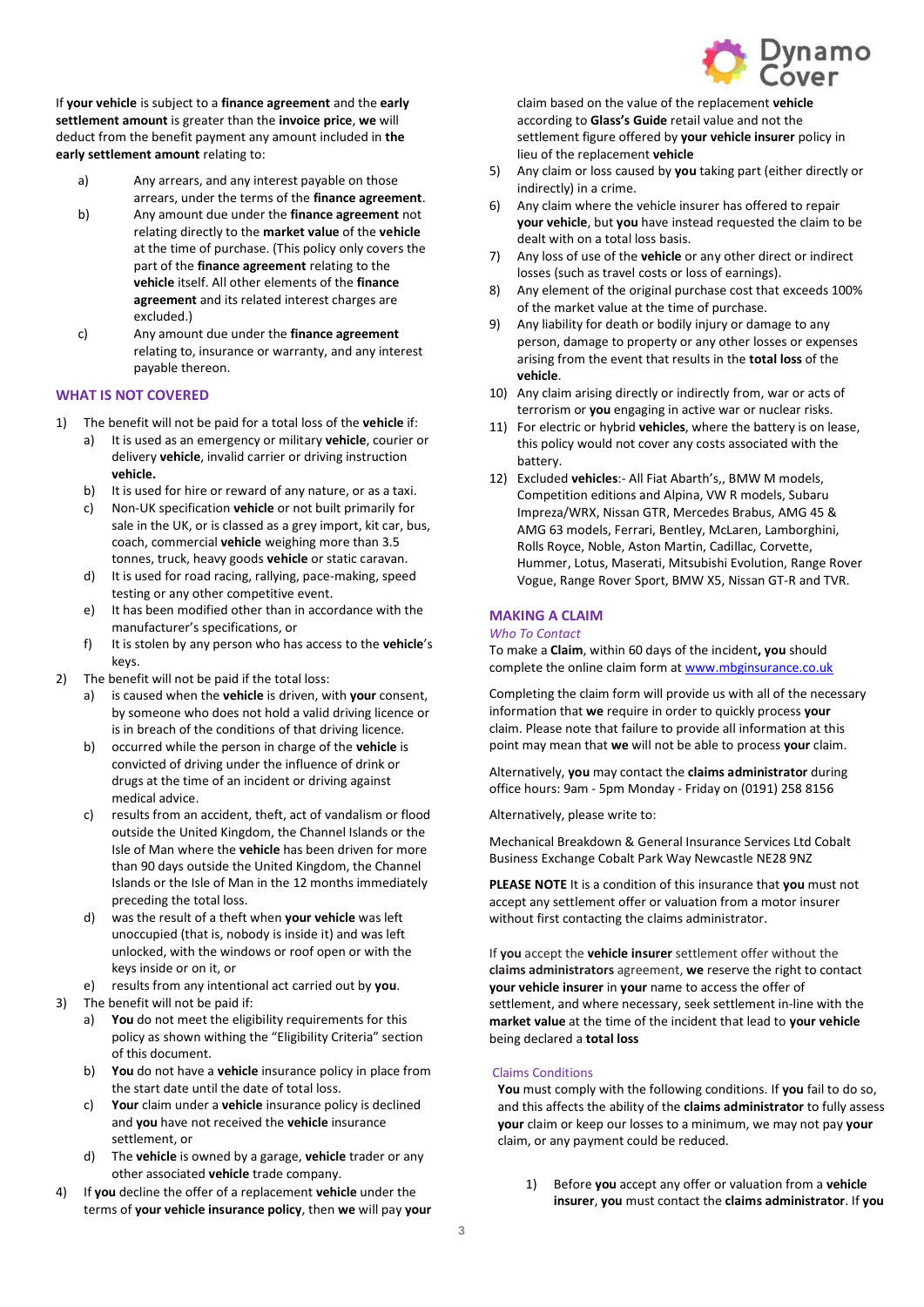

accept a settlement figure from a **vehicle insurer** which is less than the current **market value** of the **vehicle**, and **we**  are unable to obtain settlement in-line with the **market value** at the time of the incident that lead to **your vehicle** being declared a **total loss** on **your** behalf, **we** will calculate the loss using the current **market value** of the **vehicle** according to **Glass's Guide** or other similar industry approved retail value guide.

- 2) All claims must be reported to the **claims administrator** as soon as possible but in any event within 60 days of the incident giving rise to the claim. **You** must provide, at **your** own expense, any information and assistance which the **claims administrator** may require in establishing the amount of any payment under **your** insurance.
- 3) **You** will need to provide the following supporting documents:
	- a) Proof of the amount of payment of **your** total loss claim and the terms on which the **vehicle** insurance settlement was made,
	- b) A copy of **your vehicle** insurance policy schedule,
	- c) The original sales invoice relating to the **vehicle**,
	- d) Details of **your finance agreement**/**early settlement amount**.

## Other Insurance

If, at the time of a valid claim under this policy, there is another insurance policy in force which covers **you** for the same loss or expense, **we** may seek a recovery of some or all of **our** costs from the other insurer. **You** must give **us** any help or information **we** may need to assist **us** with **our** loss recoveries.

### **Subrogation**

**We** may, at **our** discretion, take any steps at **our** cost in **your** name against any person, including but not limited to **your vehicle insurer**, to recover any money paid in settlement of **your** claim. **You** must give **us** all the assistance that is necessary.

## **WHEN COVER UNDER THE POLICY ENDS**

This policy will terminate on the **end date** which will be the earliest of the following dates:

- Where the **finance company** is the owner of the **vehicle**, the date on which the **vehicle** is repossessed by the **finance company**.
- The date on which benefit is paid under this insurance policy.
- The date on which **you** or we cancel **your** policy.
- The date the **vehicle** is sold by **you** to another party.
- The date on which **you** do not pay the premium when it is due.
- The date on which **you** cease to have a **vehicle insurance policy** in place covering **your vehicle**.

### **Transferring your Policy**

Your policy is only transferable in the following circumstances:

• If, in the event of a **total loss your vehicle insurer** replaces **your vehicle** with one of the same make, model and specification, **we** will provide a new policy for this **vehicle** for the remainder of the period of, and providing the same cover as was provided under, **your** original policy, free of charge. There is no administration or transfer fee.

• In the event of **your** death within the period of this policy the remaining benefit of this insurance may be transferred to **your** spouse or partner.

If **you** sell or change **your vehicle**, provided that no claim has been made under this insurance, **you** may transfer this policy to an eligible replacement **vehicle**, as long as the new **vehicle** purchase price is not greater than the original **vehicle** purchase price, subject to **our** agreement. There is no administration or transfer fee.

## **CANCELLATION OF THE POLICY**

#### **Your** Cancellation Rights

**You** can cancel **your** policy within 30 days of the **start date** or, if later, within 30 days of the date **you** receive this Policy Document. **We** will refund any **premium you** have paid as long as **you** have not made a claim and do not intend to make a claim.

**You** can also cancel **your** policy at any other time and receive a pro-rata refund of **your premium** based on the number of whole months of the original insurance period remaining, subject to an administration fee charged by the **administrator** of £34.99.

If you cancel **your** policy with less than 6 months remaining, there will be no return of premium.

Please contact the **administrator** if **you** wish to cancel **your** policy.

### The Insurer's Cancellation Rights

**We** will not cancel **your** policy during its lifetime unless **you** fail to pay the **premium** due or **you** commit fraud. If **we** cancel **your** policy **we** will do so in writing to the most recent address **we** have for **you**.

### **HOW TO MAKE A COMPLAINT**

It is the intention to give **you** the best possible service but if **you** do have any questions or concerns about this insurance or the handling of a claim **you** should follow the Complaints Procedure below: -

### **Sale of Policy**

Dynamo Cover, Cardiff House, Cardiff Road, Barry, CF63 2AW, Tel: 0330 22 32 987

If **your** complaint about **your** claim cannot be resolved by the end of the third working day, Dynamo Cover Limited will pass it to: Novus Underwriting Ltd, 4th Floor, 34 Lime Street, London, EC3M 7AT Email[: complaints@novusunderwriting.com](mailto:complaints@novusunderwriting.com)

### **Claims**

MB&G Insurance Services Limited, Cobalt Business Centre, Cobalt Park Way, Newcastle, NE20 9NZ, Tel: 0191 258 8156 or Email: [claims@mbginsurance.com](mailto:claims@mbginsurance.com)

In all correspondence please state that **your** insurance is provided by Novus Underwriting Limited and quote scheme reference B1927PNG0022020

If **your** complaint about **your** claim cannot be resolved by the end of the third working day, MB&G Insurance Services Limited will pass it to: Novus Underwriting Ltd, 4<sup>th</sup> Floor, 34 Lime Street, London, EC3M 7AT Email[: complaints@novusunderwriting.com](mailto:complaints@novusunderwriting.com)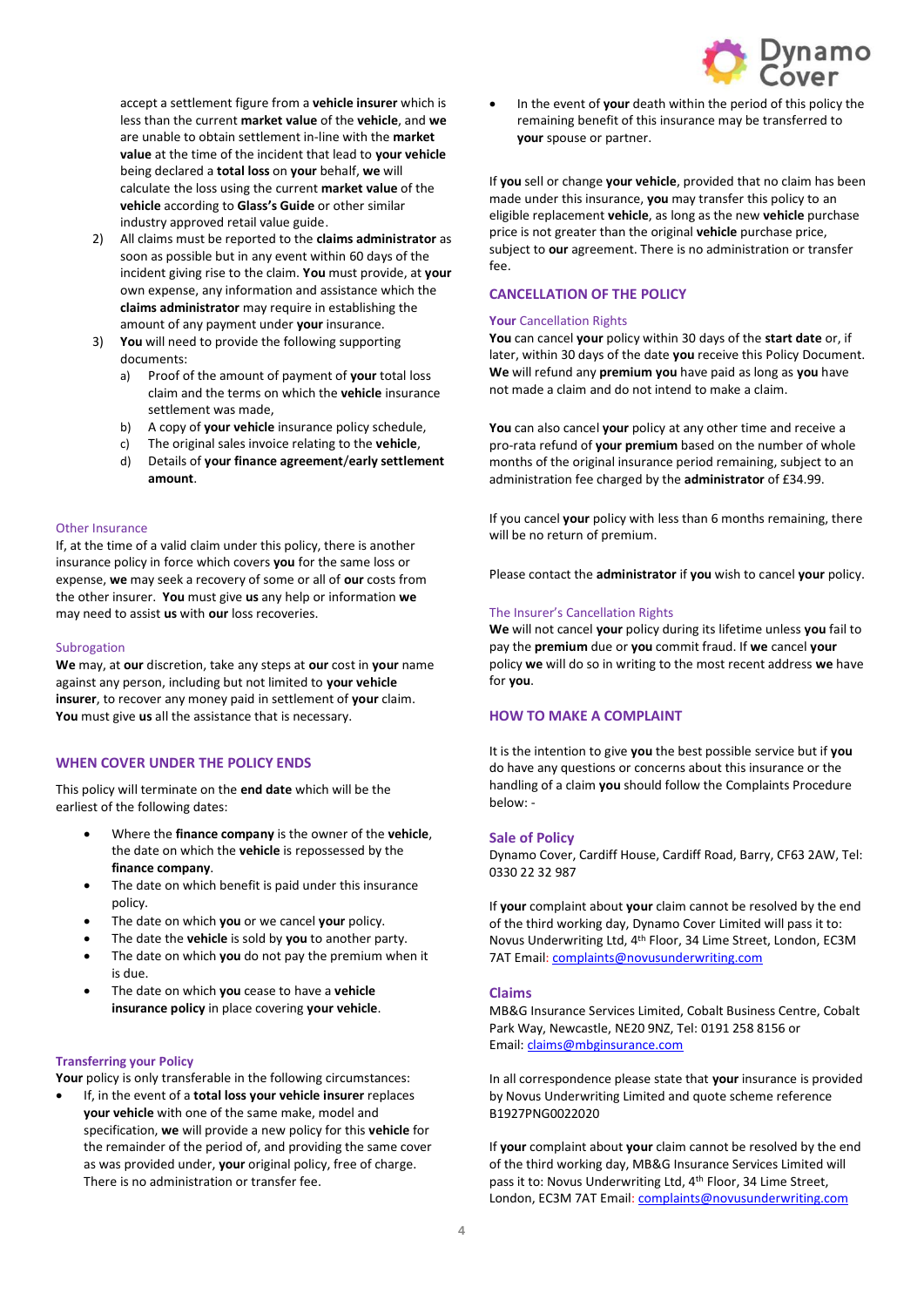

If it is not possible to reach an agreement, **you** have the right to make an appeal to the Financial Ombudsman Service. This also applies if **you** are insured in a business capacity and have an annual turnover of less than €2million and fewer than ten staff. **You** may contact the Financial Ombudsman Service at: - The Financial Ombudsman Service,

Exchange Tower, London, E14 9SR. Tel: 0300 123 9 123 Email[: complaint.info@financial-ombudsman.org.uk](mailto:complaint.info@financial-ombudsman.org.uk)

The above complaints procedure is in addition to **your** statutory rights as a consumer. For further information about **your** statutory rights contact **your** local Citizens Advice Bureau. If **you** have purchased the insurance policy online, **you** may also raise **your** complaint via the EU Online Dispute Resolution Portal a[t http://ec.europa.eu/consumers/odr/.](http://ec.europa.eu/consumers/odr/) This will forward **your** complaint to the correct Alternative Dispute Resolution scheme. For insurance complaints in the UK this is the Financial Ombudsman Service. However, this may be a slower route for handling **your** complaint than if **you** contact the Financial Ombudsman Service directly.

### Fraudulent Claims or Misleading Information

**We** take a robust approach to fraud prevention in order to keep premium rates down so that **you** do not have to pay for other people's dishonesty. If any claim made by **you** or anyone acting on **your** behalf under this insurance is fraudulent, deliberately exaggerated or intended to mislead, **we** may:

- a) Not pay **your** claim, and
- b) Recover (from **you**) any payments **we** have already made in respect of that claim, and
- c) Terminate **your** insurance from the time of the fraudulent act, and
- d) Inform the police of the fraudulent act. If **your** insurance is terminated from the time of the fraudulent act, **we** will not pay any claim for any incident which happens after that time and may not return any of the insurance premium(s) already paid.

### **Law and Jurisdiction**

This policy shall be governed by the laws of England and Wales and subject to the non-exclusive jurisdiction of the courts of England.

### **Information You have provided – Insurance Act 2015**

**You** must take reasonable care to provide accurate and complete answers to all the questions **you** are asked when **you** take out or make changes to this policy.

**You** must notify the **administrator** as soon as possible if any of the information in **your** policy documents is incorrect or if **you** wish to make a change to **your** policy.

If **you** do not provide accurate and complete answers to the questions **you** are asked, or **you** fail to notify the **administrator** of any incorrect information or changes **you** wish to make, **your** policy may not operate in the event of a claim. **We** may not pay any claim in full or **your** policy could be invalid**.**

No term of this insurance contract is intended to limit or affect the statutory rights and obligations of the parties to this contract under the effect of the Insurance Act 2015.

## **Compensation Scheme**

Helvetia Schweizerische Versicherungsgesellschaft in Liechtenstein AG is covered by the Financial Services Compensation Scheme (FSCS). **You** may be entitled to compensation from the scheme, if Helvetia Schweizerische Versicherungsgesellschaft in Liechtenstein AG cannot meet their obligations. This depends on the type of business and the circumstances of the claim. Most insurance contracts are covered for 90% of the claim with no upper limit. **You** can get more information about compensation scheme arrangements from the FSCS or visi[t www.fscs.org.uk.](http://www.fscs.org.uk/)

**You** may also contact the FSCS on their Freephone number: 0800 678 1100 or 020 7741 4100 or **you** can write to: Financial Services Compensation Scheme, P O Box 300, Mitcheldean, GL17 1DY

#### **Personal Information**

For more information about how the Insurer use **your** personal information please see our full privacy notice, which is available in the Privacy section of our website [www.helvetia.com/privacy](http://www.helvetia.com/privacy)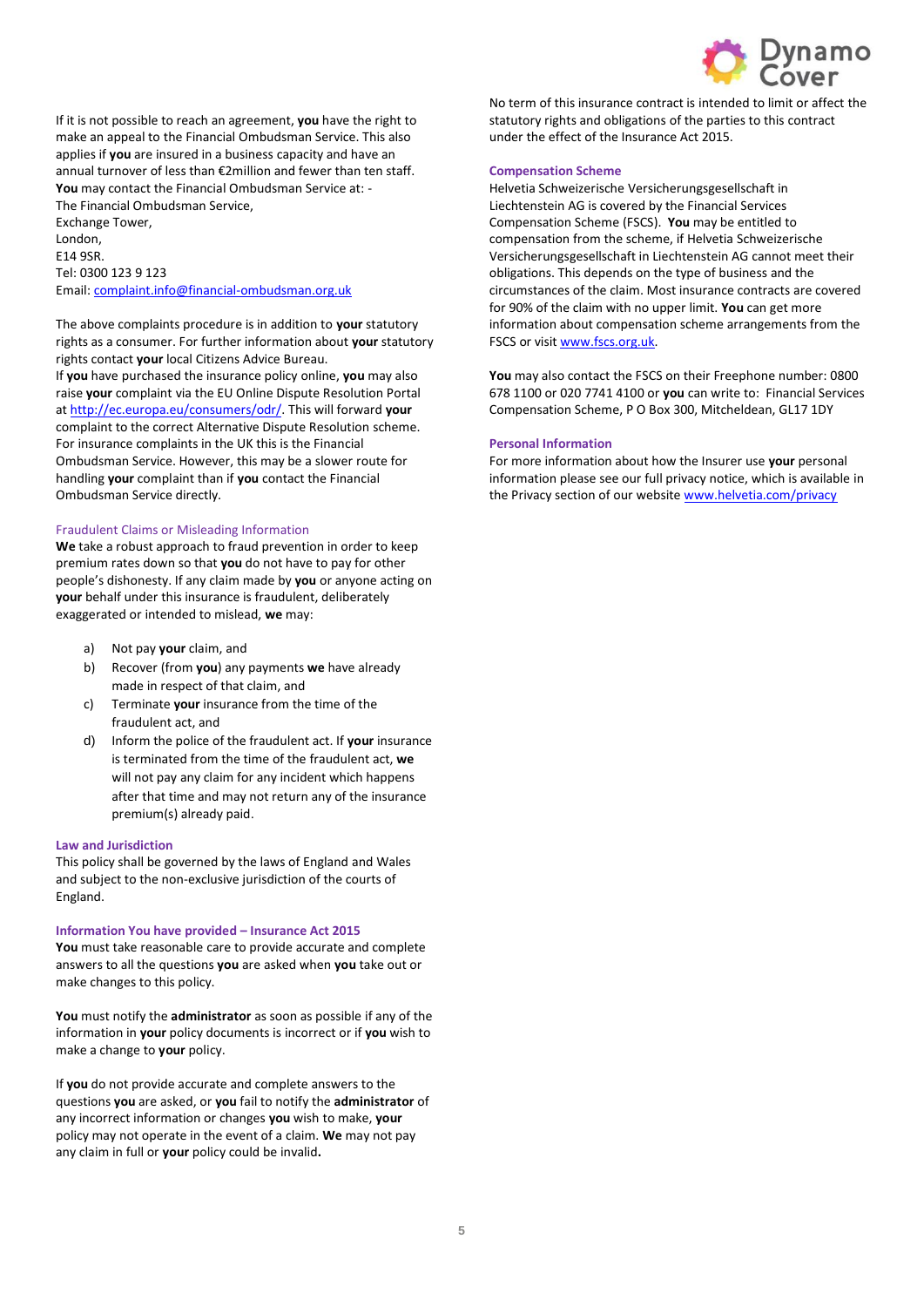

## **Eligibility Criteria**

1. If **you** are a private individual or a sole trader, **you** will be eligible for this insurance cover if **you**:

- Are at least 21 years of age at the **start date**,
- Only allow individuals 21 years of age and over to drive the vehicle.
- Are resident in the United Kingdom, the Channel Islands or the Isle of Man on the **start date** and remain so throughout the period during which **you** are insured under this policy,
- Purchased **your vehicle** with either **your** own monies or, if relevant, with monies advanced under a **finance agreement**,
- Have paid the **premium** and agreed to comply with the terms and conditions of this policy, and
- Have in place for **your vehicle** a fully comprehensive vehicle insurance policy, issued by an authorised UK **vehicle insurer**, and which is maintained in force in **your** name throughout the period for which **you** are insured under this policy. (We do not cover vehicles with a motor traders insurance policy in place)

2. If **you** are a partnership, limited company or other legal entity, **you** will be eligible for this insurance cover if **you**:

- Are at least 21 years of age at the **start date**,
- Only allow individuals 21 years of age and over to drive the vehicle.
- Are permanently situated, and in the case of a limited company registered, in the United Kingdom, the Channel Islands or the Isle of Man on the **start date**,
- Purchased **your vehicle** with either **your** own monies or, if relevant, with monies advanced under a **finance agreement**,
- Have paid the **premium** and agreed to comply with the terms and conditions of this policy, and
- Have in place for **your vehicle** a fully comprehensive **vehicle** insurance policy, issued by an authorised UK **vehicle insurer**, and which is maintained in force in **your** name throughout the period for which **you** are insured under this policy.(We do not cover vehicles with a motor traders insurance policy in place)

### 3. **Vehicle**

- **Your vehicle** must be a maximum of 8 years old at the **start date** of this policy
- **Your vehicle** must have completed less than 80,000 miles at the **start date** of this policy
- The value of **your vehicle** is equal to or less than £50,000.00.
- This policy must be purchased within 180 days of the date **you** took ownership of **your vehicle** to be eligible for cover.
- **Your vehicle** is not on the list of excluded **vehicle** list or used for any excludes use as shown within the "What is not covered" section of this wording.

**We** will not provide any cover if **you** do not meet these eligibility requirements. Please contact the **administrator** as soon as possible if **you** are not eligible for this insurance, if a change in circumstances means that **you** no longer meet these eligibility requirements, or if **you** have any queries. Their contact details within the definitions of this document

### **DEFINTIONS**

**Active war** - **Your** active participation in a **war** where **you** are deemed under English Law to be under instruction from or employed by the armed forces of any country.

**Administrator** – Dynamo Cover Limited, Cardiff House, Cardiff Road, Barry, CF63 2AW, Tel: 0330 22 32 987

**Claims Administrator -** MB&G Insurance Services Limited, Cobalt Business Centre, Cobalt Park Way, Newcastle, NE20 9NZ

**Claims limit** - The maximum amount that **we** will pay following a claim under this insurance, as shown on **your Policy Schedule**.

**Commercial vehicle** – A **vehicle** designed and constructed for the purpose of carrying goods or passengers and intended to be used for business purposes.

**Contributory negligence** – The failure by **you** to act carefully or thoughtfully and which, in the opinion of a **vehicle insurer**, contributed to the damage to **your vehicle** resulting in a **total loss**. Examples of failing to act carefully or thoughtfully include driving carelessly or driving without using a seatbelt.

**Date of total loss** – The date of the theft, fire, or damage sustained as a result of an accident, malicious damage or flood, which gives rise to **your** claim for the **total loss** of **your vehicle**.

**Early settlement amount -** The amount required at the **date of total loss** to settle the **finance agreement**, excluding any amount carried over from a previous **finance agreement**, any insurance premiums, additional interest charges, discounts, incentives and cashbacks, arrears, title discharge fees, and any other financed amount not specifically relating to the **vehicle**.

**End date** – The date this insurance cover ends, in accordance with the section "When cover under this policy ends" of this Policy Document.

**Excess** – The first amount of any claim which **you** must pay under **your vehicle insurance policy** if **your vehicle** is lost, stolen or damaged.

**Finance agreement** - The credit agreement between **you** and the **finance company** relating to the **vehicle**.

**Finance company** - An authorised United Kingdom finance company with which **you** have entered into the **finance agreement**.

**Glass's Guide** - An independent **vehicle** value guide published monthly by Glass's Information Services Limited, used by the insurance industry in assessing values relating to vehicles. Their retail transacted value is based on the typical sale price achieved by a retail dealer.

**Invoice price** – The purchase price paid for the **vehicle** including delivery and factory fitted options for a new **vehicle**, and dealer fitted options on the same sales invoice but excluding any insurance premiums (including the premium for this policy), new **vehicle** registration fees, road tax, number plates, warranty costs, fuel, paintwork protection applications, other extras and any amount related to the finance of any other **vehicle** which may be consolidated onto the **finance agreement** in any way. The **invoice price** is subject to a maximum of the **market value** of the **vehicle** on the date of purchase if: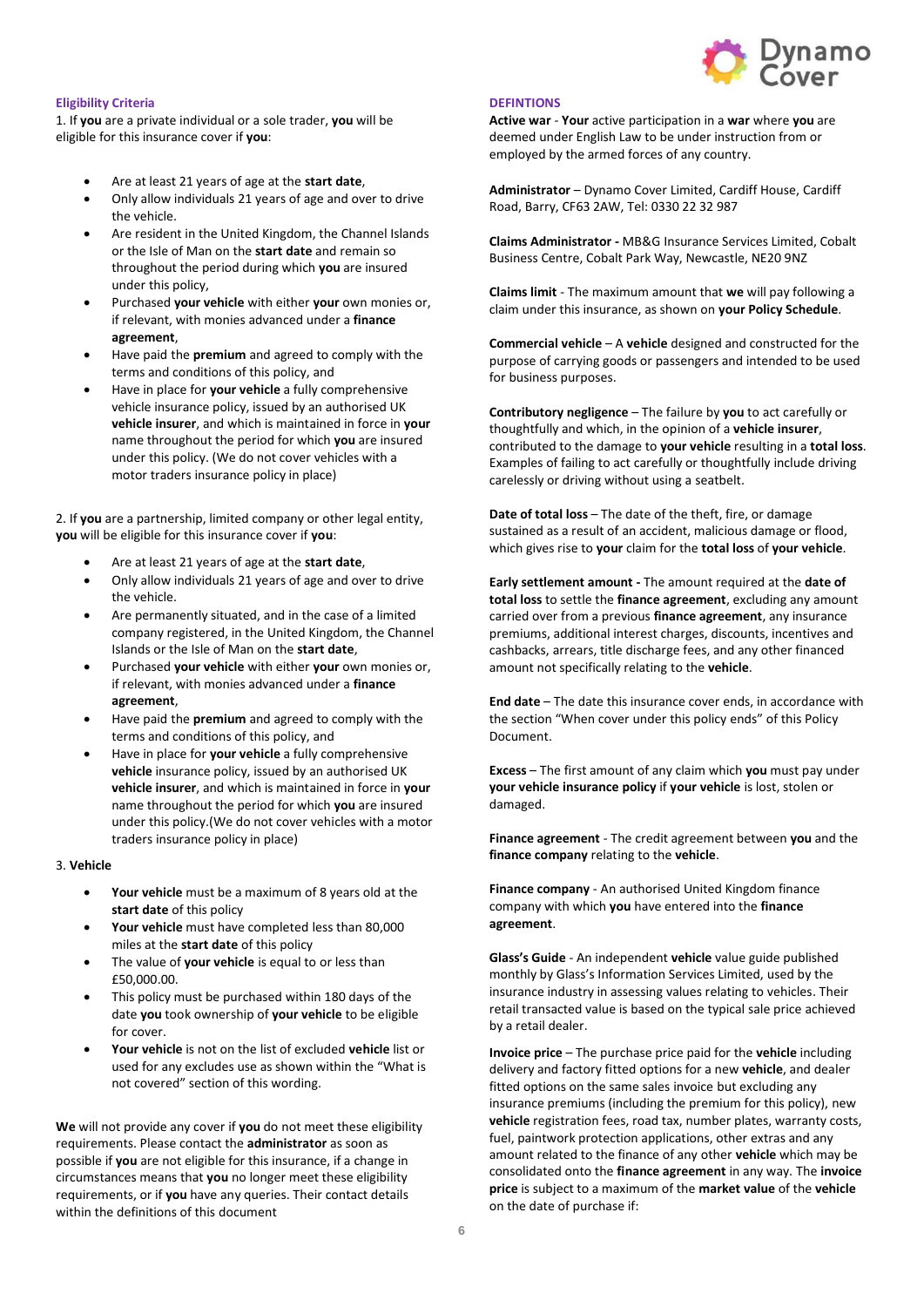

- iii. The **vehicle** is not subject to a **finance agreement**, or
- iv. The **vehicle** is subject to a **finance agreement** other than a hire purchase agreement.

**Market value** – The retail value of the **vehicle** shown in the current **Glass's Guide** or other similar industry approved retail value guide.

**Nuclear risks** - Ionising radiation or contamination by radioactivity from any nuclear fuel or from any nuclear waste from the combustion of nuclear fuel or radioactive toxic explosive or other hazardous properties of any explosive nuclear assembly or nuclear component thereof.

**Policy Schedule** - The document issued to **you** with this Policy Document containing **your** personal information, details of **your vehicle**, and specific details of **your** insurance cover.

**Premium** - The single payment that **you** have agreed to pay **us** in respect of insurance cover under this policy.

**Start date** - The date the insurance cover commences as shown on **your Policy Schedule**.

**Terrorism** - An act including, but not limited to, the use or threat of force and/or violence of any person or group(s) of persons, whether acting alone or on behalf of or in connection with any organisation(s) or government(s), committed for political, religious, ideological or similar purposes or reasons including the intention to influence any government and/or to put the public, or any section of the public, in fear.

**Total loss** – Where **you** have submitted a valid claim to a **vehicle insurer** who has paid **you** a **vehicle insurance settlement** after declaring that **your vehicle** is beyond economic repair following fire, theft, or damage sustained as a result of an accident, malicious damage or flood.

**Vehicle** - The **vehicle** specified on **your Policy Schedule**, being any **vehicle**:

- (c) purchased by **you** with monies advanced under the **finance agreement**, or with **your** own money, or
- (d) hired to **you** under a **finance agreement**

**Vehicle insurance policy** – A fully comprehensive **vehicle** insurance policy, issued by an authorised UK **vehicle insurer**, maintained in force in **your** name throughout the period for which **you** are insured under this policy, or a third-party **vehicle insurance policy**

**Vehicle insurance settlement** – The money **you** receive under the **vehicle insurance policy** following a **total loss** claim.

**Vehicle insurer** – The authorised UK motor insurance company that issued **you** with a **vehicle insurance policy** or a third-party authorised UK motor insurance company.

**War** – Means:: (a) **War**, invasion, acts of foreign enemies, hostilities (whether **War** be declared or not), civil **War**, rebellion, revolution, insurrection, military or usurped power, riot or civil commotion assuming the proportions of, or amounting to, an uprising, military or usurped power, or (b) Any act of terrorism, or (c) Any act of **War** or terrorism involving the use of, or release of,

a threat to use any nuclear weapon or device or chemical or biological agent.

We, us, our - means Novus Underwriting Limited on behalf of Helvetia Schweizerische Versicherungsgesellschaft in Liechtenstein AG.

**You, Your –** Either: means a private individual or a sole trader who fulfils the eligibility requirements under 'Eligibility' of this Policy Document and whose name appears as the insured on the **Policy Schedule**, or

A partnership which, in the name of at least one partner, appears as the insured on the **Policy Schedule**, providing the partner is at least 21 years of age at the start date, and the partnership fulfils the eligibility requirements under 'Eligibility' of this Policy Document, or

A limited company or other legal entity which is eligible for cover under 'Eligibility' of this policy document and whose name appears as the insured on the **Policy Schedule**.

### **WHAT IS COVERED**

## **The Benefit Payable Under This Policy**

In the event of **your vehicle** being declared a **total loss** following a fire, theft, or damage sustained as a result of an accident, malicious damage or flood occurring after the **start date** and before the **end date**, and following you making a valid claim with **your vehicle insurer**, this Gap Insurance policy will pay the difference between the **vehicle insurance settlement** and the **early settlement amount**. Cover will include up to a maximum of £250 of **your vehicle insurance policy excess**. The maximum amount **we** will pay is restricted to the claim limit shown in **your policy schedule**

Where the **vehicle** is subject to a **finance agreement**, the benefit will be paid to the **finance company**.

The **excess** payment will only be payable where you have made a valid GAP claim.

# **Deductions From The Benefit Payable Under This Policy**

**We** will deduct from the benefit payment:

- g) Any **excess** deducted under **your vehicle insurance policy** above £250,
- h) The salvage value of the **vehicle** where **you** are not required to transfer ownership of the **vehicle** to the **vehicle insurer**,
- i) Any premium **you** owe to the **vehicle insurer** for the **vehicle insurance policy**,
- j) Any percentage or monetary amount deducted from the **vehicle insurer's** valuation of **your vehicle** at the date of the incident which caused **your vehicle** to be declared a **total loss** because of **contributory negligence** or due to the condition of **your vehicle**,
- k) Any **premium** that has not been paid to **us**, and
- l) The VAT content of any claim if **you** are VAT registered.

If **your vehicle** is subject to a **finance agreement** and the **early settlement amount** is greater than the **invoice price**, **we** will deduct from the benefit payment any amount included in **the early settlement amount** relating to:

d) Any arrears, and any interest payable on those arrears, under the terms of the **finance agreement**.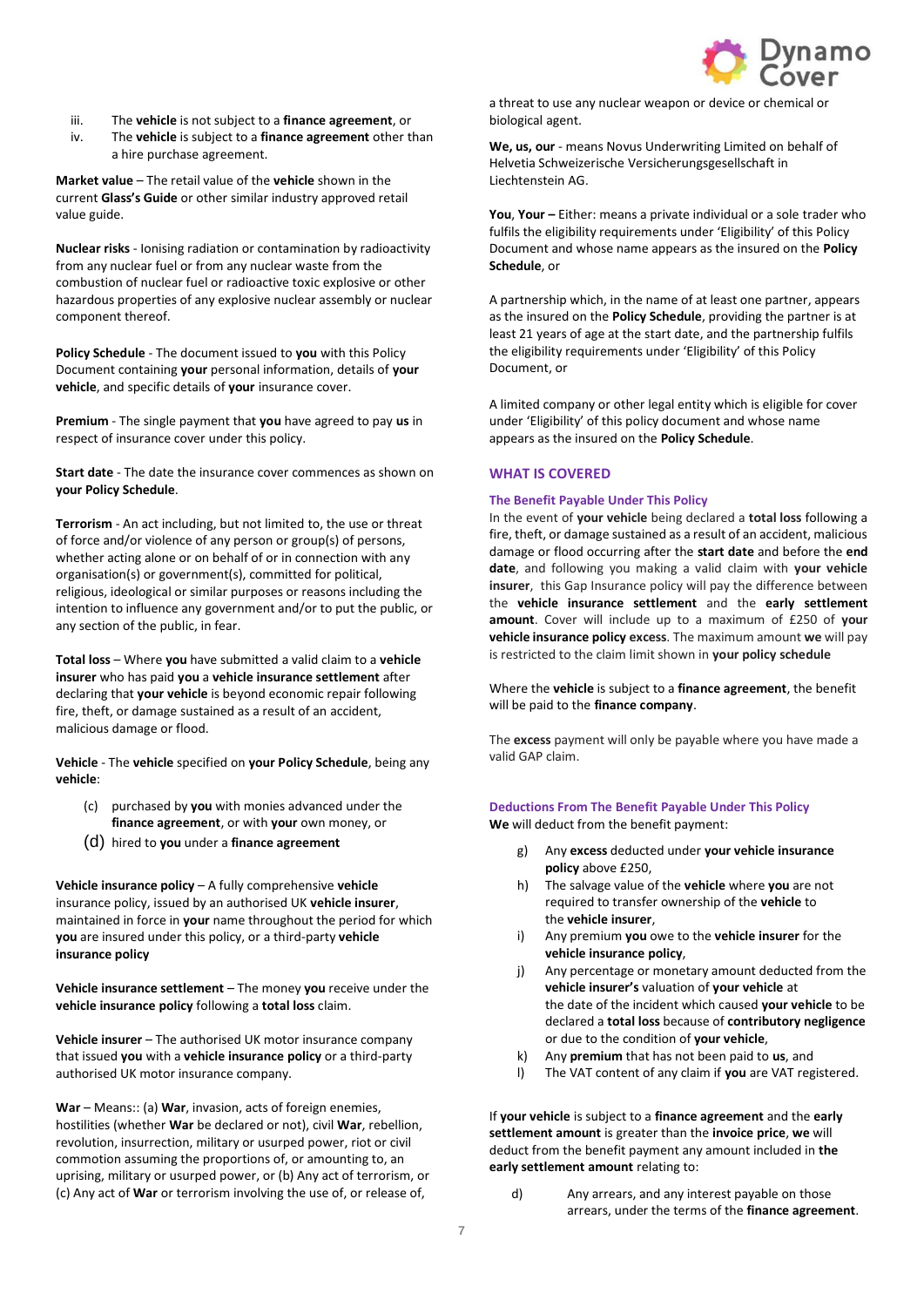

- e) Any amount due under the **finance agreement** not relating directly to the **market value** of the **vehicle** at the time of purchase. (This policy only covers the part of the **finance agreement** relating to the **vehicle** itself. All other elements of the **finance agreement** and its related interest charges are excluded.)
- f) Any amount due under the **finance agreement** relating to, insurance or warranty, and any interest payable thereon.

# **WHAT IS NOT COVERED**

- 13) The benefit will not be paid for a total loss of the **vehicle** if:
	- g) It is used as an emergency or military **vehicle**, courier or delivery **vehicle**, invalid carrier or driving instruction **vehicle.**
	- h) It is used for hire or reward of any nature, or as a taxi.
	- i) Non-UK specification **vehicle** or not built primarily for sale in the UK, or is classed as a grey import, kit car, bus, coach, commercial **vehicle** weighing more than 3.5 tonnes, truck, heavy goods **vehicle** or static caravan.
	- j) It is used for road racing, rallying, pace-making, speed testing or any other competitive event.
	- k) It has been modified other than in accordance with the manufacturer's specifications, or
	- l) It is stolen by any person who has access to the **vehicle**'s keys.
- 14) The benefit will not be paid if the total loss:
	- f) is caused when the **vehicle** is driven, with **your** consent, by someone who does not hold a valid driving licence or is in breach of the conditions of that driving licence.
	- g) occurred while the person in charge of the **vehicle** is convicted of driving under the influence of drink or drugs at the time of an incident or driving against medical advice.
	- h) results from an accident, theft, act of vandalism or flood outside the United Kingdom, the Channel Islands or the Isle of Man where the **vehicle** has been driven for more than 90 days outside the United Kingdom, the Channel Islands or the Isle of Man in the 12 months immediately preceding the total loss.
	- i) was the result of a theft when **your vehicle** was left unoccupied (that is, nobody is inside it) and was left unlocked, with the windows or roof open or with the keys inside or on it, or
	- results from any intentional act carried out by you.
- 15) The benefit will not be paid if:
	- e) **You** do not meet the eligibility requirements for this policy as shown withing the "Eligibility Criteria" section of this document.
	- f) **You** do not have a **vehicle** insurance policy in place from the start date until the date of total loss.
	- g) **Your** claim under a **vehicle** insurance policy is declined and **you** have not received the **vehicle** insurance settlement, or
	- h) The **vehicle** is owned by a garage, **vehicle** trader or any other associated **vehicle** trade company.
- 16) If **you** decline the offer of a replacement **vehicle** under the terms of **your vehicle insurance policy**, then **we** will pay **your**  claim based on the value of the replacement **vehicle**  according to **Glass's Guide** retail value and not the settlement figure offered by **your vehicle insurer** policy in lieu of the replacement **vehicle**
- 17) Any claim or loss caused by **you** taking part (either directly or indirectly) in a crime.
- 18) Any claim where the vehicle insurer has offered to repair **your vehicle**, but **you** have instead requested the claim to be dealt with on a total loss basis.
- 19) Any loss of use of the **vehicle** or any other direct or indirect losses (such as travel costs or loss of earnings).
- 20) Any element of the original purchase cost that exceeds 100% of the market value at the time of purchase.
- 21) Any liability for death or bodily injury or damage to any person, damage to property or any other losses or expenses arising from the event that results in the **total loss** of the **vehicle**.
- 22) The **excess** will not be payable, where **your** motor insurance policy settlement is higher than the e**arly settlement amount**
- 23) Any claim arising directly or indirectly from, war or acts of terrorism or **you** engaging in active war or nuclear risks.
- 24) For electric or hybrid **vehicles**, where the battery is on lease, this policy would not cover any costs associated with the battery.
- 25) Excluded **vehicles**:- All Fiat Abarth's,, BMW M models, Competition editions and Alpina, VW R models, Subaru Impreza/WRX, Nissan GTR, Mercedes Brabus, AMG 45 & AMG 63 models, Ferrari, Bentley, McLaren, Lamborghini, Rolls Royce, Noble, Aston Martin, Cadillac, Corvette, Hummer, Lotus, Maserati, Mitsubishi Evolution, Range Rover Vogue, Range Rover Sport, BMW X5, Nissan GT-R and TVR.

### **MAKING A CLAIM**

#### *Who To Contact*

To make a **Claim**, within 60 days of the incident**, you** should complete the online claim form a[t www.mbginsurance.co.uk](http://www.mbginsurance.co.uk/)

Completing the claim form will provide us with all of the necessary information that **we** require in order to quickly process **your** claim. Please note that failure to provide all information at this point may mean that **we** will not be able to process **your** claim.

Alternatively, **you** may contact the **claims administrator** during office hours: 9am - 5pm Monday - Friday on (0191) 258 8156

Alternatively, please write to:

Mechanical Breakdown & General Insurance Services Ltd Cobalt Business Exchange Cobalt Park Way Newcastle NE28 9NZ

**PLEASE NOTE** It is a condition of this insurance that **you** must not accept any settlement offer or valuation from a motor insurer without first contacting the claims administrator.

If **you** accept the **vehicle insurer** settlement offer without the **claims administrators** agreement, **we** reserve the right to contact **your vehicle insurer** in **your** name to access the offer of settlement, and where necessary, seek settlement in-line with the **market value** at the time of the incident that lead to **your vehicle** being declared a **total loss**

### Claims Conditions

**You** must comply with the following conditions. If **you** fail to do so, and this affects the ability of the **claims administrator** to fully assess **your** claim or keep our losses to a minimum, we may not pay **your** claim, or any payment could be reduced.

4) Before **you** accept any offer or valuation from a **vehicle insurer**, **you** must contact the **claims administrator**. If **you** accept a settlement figure from a **vehicle insurer** which is less than the current **market value** of the **vehicle**, and **we**  are unable to obtain settlement in-line with the **market value** at the time of the incident that lead to **your vehicle**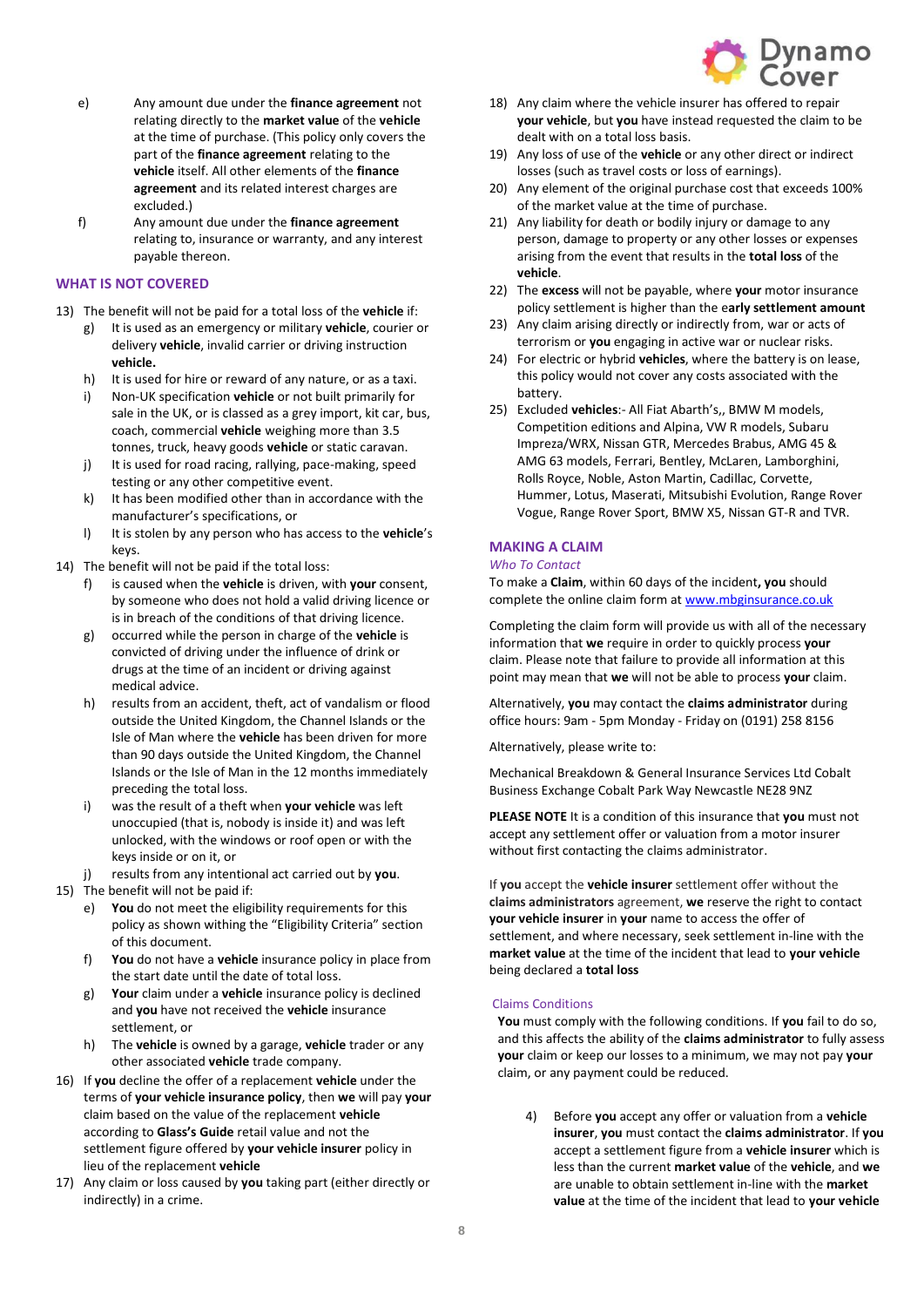

being declared a **total loss** on **your** behalf, **we** will calculate the loss using the current **market value** of the **vehicle** according to **Glass's Guide** or other similar industry approved retail value guide.

- 5) All claims must be reported to the **claims administrator** as soon as possible but in any event within 60 days of the incident giving rise to the claim. **You** must provide, at **your** own expense, any information and assistance which the **claims administrator** may require in establishing the amount of any payment under **your** insurance.
- 6) **You** will need to provide the following supporting documents:
	- e) Proof of the amount of payment of **your** total loss claim and the terms on which the **vehicle** insurance settlement was made,
	- f) A copy of **your vehicle** insurance policy schedule,
	- g) The original sales invoice relating to the **vehicle**,
	- h) Details of **your finance agreement**/**early settlement amount**.

## Other Insurance

If, at the time of a valid claim under this policy, there is another insurance policy in force which covers **you** for the same loss or expense, **we** may seek a recovery of some or all of **our** costs from the other insurer. **You** must give **us** any help or information **we** may need to assist **us** with **our** loss recoveries.

## **Subrogation**

**We** may, at **our** discretion, take any steps at **our** cost in **your** name against any person, including but not limited to **your vehicle insurer**, to recover any money paid in settlement of **your** claim. **You** must give **us** all the assistance that is necessary.

## **WHEN COVER UNDER THE POLICY ENDS**

This policy will terminate on the **end date** which will be the earliest of the following dates:

- Where the **finance company** is the owner of the **vehicle**, the date on which the **vehicle** is repossessed by the **finance company**.
- The date on which benefit is paid under this insurance policy.
- The date on which **you** or we cancel **your** policy.
- The date the **vehicle** is sold by **you** to another party.
- The date on which **you** do not pay the premium when it is due.
- The date on which **you** cease to have a **vehicle insurance policy** in place covering **your vehicle**.

## **Transferring your Policy**

**Your** policy is only transferable in the following circumstances:

- If, in the event of a **total loss your vehicle insurer** replaces **your vehicle** with one of the same make, model and specification, **we** will provide a new policy for this **vehicle** for the remainder of the period of, and providing the same cover as was provided under, **your** original policy, free of charge. There is no administration or transfer fee.
- In the event of **your** death within the period of this policy the remaining benefit of this insurance may be transferred to **your** spouse or partner.

If **you** sell or change **your vehicle**, provided that no claim has been made under this insurance, **you** may transfer this policy to an eligible replacement **vehicle**, as long as the new **vehicle** purchase price is not greater than the original **vehicle** purchase price, subject to **our** agreement. There is no administration or transfer fee.

## **CANCELLATION OF THE POLICY**

## **Your** Cancellation Rights

**You** can cancel **your** policy within 30 days of the **start date** or, if later, within 30 days of the date **you** receive this Policy Document. **We** will refund any **premium you** have paid as long as **you** have not made a claim and do not intend to make a claim.

**You** can also cancel **your** policy at any other time and receive a pro-rata refund of **your premium** based on the number of whole months of the original insurance period remaining, subject to an administration fee charged by the **administrator** of £34.99.

If you cancel **your** policy with less than 6 months remaining, there will be no return of premium.

Please contact the **administrator** if **you** wish to cancel **your** policy.

## The Insurer's Cancellation Rights

**We** will not cancel **your** policy during its lifetime unless **you** fail to pay the **premium** due or **you** commit fraud. If **we** cancel **your** policy **we** will do so in writing to the most recent address **we** have for **you**.

# **HOW TO MAKE A COMPLAINT**

It is the intention to give **you** the best possible service but if **you** do have any questions or concerns about this insurance or the handling of a claim **you** should follow the Complaints Procedure below: -

## **Sale of Policy**

Dynamo Cover, Cardiff House, Cardiff Road, Barry, CF63 2AW, Tel: 0330 22 32 987

If **your** complaint about **your** claim cannot be resolved by the end of the third working day, Dynamo Cover Limited will pass it to: Novus Underwriting Ltd, 4th Floor, 34 Lime Street, London, EC3M 7AT Email[: complaints@novusunderwriting.com](mailto:complaints@novusunderwriting.com)

## **Claims**

MB&G Insurance Services Limited, Cobalt Business Centre, Cobalt Park Way, Newcastle, NE20 9NZ, Tel: 0191 258 8156 or Email: [claims@mbginsurance.com](mailto:claims@mbginsurance.com)

In all correspondence please state that **your** insurance is provided by Novus Underwriting Limited and quote scheme reference B1927PNG0022020

If **your** complaint about **your** claim cannot be resolved by the end of the third working day, MB&G Insurance Services Limited will pass it to: Novus Underwriting Ltd, 4<sup>th</sup> Floor, 34 Lime Street, London, EC3M 7AT Email[: complaints@novusunderwriting.com](mailto:complaints@novusunderwriting.com)

If it is not possible to reach an agreement, **you** have the right to make an appeal to the Financial Ombudsman Service. This also applies if **you** are insured in a business capacity and have an